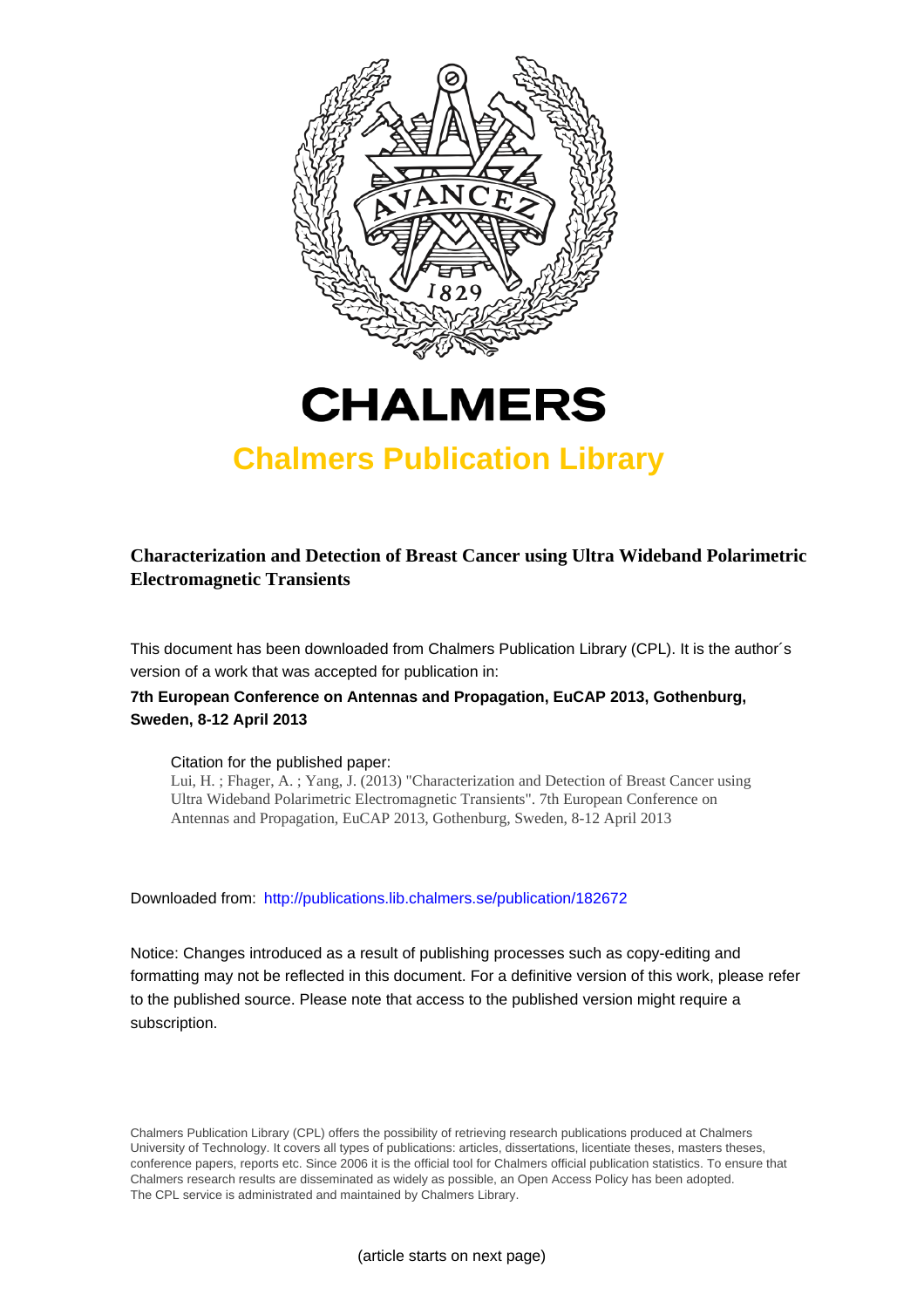# Characterization and Detection of Breast Cancer using Ultra Wideband Polarimetric Electromagnetic Transients

Hoi-Shun Lui

School of Information Technology and Electrical Engineering, The University of Queensland, Brisbane, Queensland 4072, Australia Email: h.lui@uq.edu.au

*Abstract***—Detection and recognition of metallic targets based on Ultra Wideband electromagnetic transients have been widely studied throughout the years. Due to the complexity of the scattering phenomena, such techniques have not been widely applied for dielectric targets. In this paper, the potential of detection and characterization of dielectric target is investigated. Instead of using single co-polarized linear responses, Ultra wideband polarimetric responses are considered. Numerical example of a breast cancer detection scenario will be used to demonstrate the feasibility of using wideband polarimetric data to characterize dielectric target.** 

#### *Keywords- microwave breast cancer detection, transient electromagnetic field, ultra wideband, dielectric targets*

#### I. INTRODUCTION

In the last two decades, detection and imaging of tumor inside breast volumes using microwave technologies have been of significant interest. Currently, breast cancer detection and imaging are mainly performed using X-ray mammography and magnetic resonance imaging (MRI). Although mammography is currently used routinely in hospital, X-ray itself is ionizing which is cancerous to the subject. MRI is economically expensive which is not suitable for repeated screening. Compared to X-ray and MRI, microwave is non-ionizing and it is economically cheap. Under microwave illumination, the dielectric contrast between healthy glandular tissue and malignant tissue is higher as compared to the contrast under Xray illumination [1]. With these motivations in mind, many research groups worldwide have been working on the problem.

Most groups have been focus on an imaging approach. In general, a cross sectional view of the breast volume is constructed based on measurements from various aspects of the breast volume. There are two ways to approach this problem, namely the radar-based approach [1] and the tomography approach [2]. The radar-based approach aims to identify the presence and location of the strong scatterer due to the huge contrast between the tumor and the glandular tissue. This involves focusing reflections from the breast volume, which is a coherent-sum process adapted from synthetic aperture radar (SAR) [1]. The resultant image is a spatial profile of intensities resulted from the coherent sum. On the other hand, the Andreas Fhager, Jian Yang, Mikael Persson Department of Signals and Systems Chalmers University of Technology, Gothenburg, Sweden

tomography approach aims to reproduce the dielectric profiles of the entire breast volume. This involves solving the inverse scattering problem [2] and the resultant images are the spatial distributions of the relative permittivity and conductivity.

Other than an imaging solution, a detection approach is considered in this paper. The breast volume is illuminated using a short electromagnetic pulse in time domain. These short pulses in time domain correspond to a wide bandwidth in frequency domain such that it falls under the Ultra Wideband (UWB) spectrum. The UWB pulses strike on the breast volume, de-polarize and scatter to all directions. The scattered signals contain the information about the geometrical and physical properties of the breast volume, which could be used as feature sets to classify the breast volume. Due to the huge dielectric contrast between the glandular tissue and malignant tumor, the existence of the tumor can potentially be detected based on these UWB transients.

Baum [3] proposed the Singularity Expansion Method (SEM) that describes the late-time period of the transient signature scattered from an object as a sum of damped exponentials. Such damped exponentials correspond to the Natural Resonant Frequencies (NRFs) of the object. Theoretically, these NRFs purely correspond to the physical and geometrical properties of the object and independent to the incident aspects and polarization [4], which allows it to be used as a feature set for classification. Automated target recognition (ATR) algorithms such as K-Pulse [5] and E-Pulse [6]-[8] are introduced. These pulses are essentially synthesized filter that annuls the resonance modes in the transient signatures when the right target is found.

Upon the proposition of SEM, most studies concern detection and recognition of metallic targets. Metallic targets have high-Q factors with small damping factor such that their NRFs can easily be extracted from the transients. Instead of metallic targets in free-space, recent attempts have also been made for monitoring and detecting subsurface metallic [9]-[11] and dielectric target [12] using these UWB transient signatures. In the context of microwave cancer detection, attempt has also been made to characterize tumors inside human tissue using NRF [13] and ATR using the E-Pulse [14].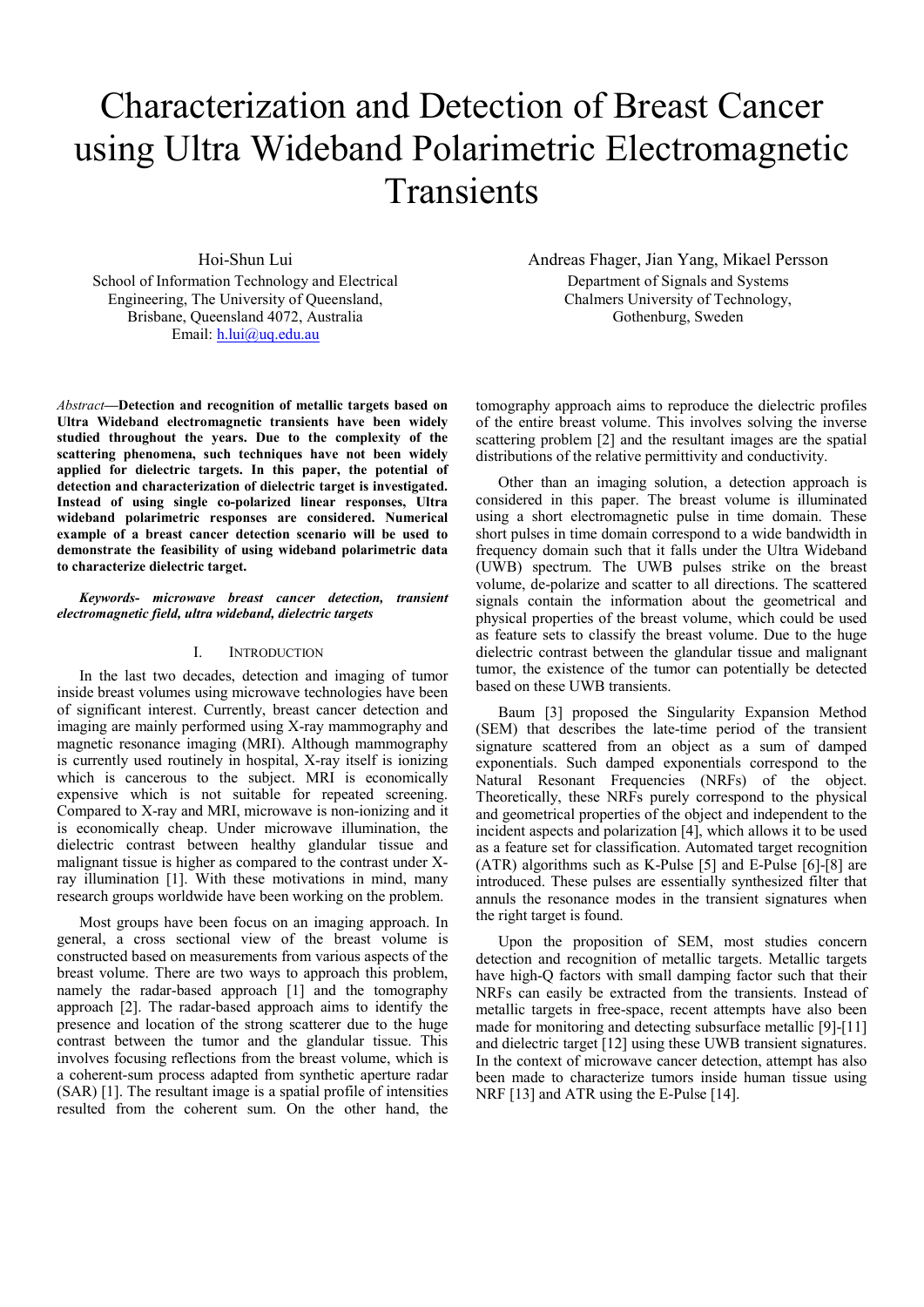To our knowledge, SEM and resonance-based target recognition have not been widely applied to dielectric objects. Theoretical study on dielectric and metallic sphere [15] shows that the NRFs of dielectric targets are relatively more damped, which could be difficult to extract from the transient response. Furthermore, electromagnetic wave penetrates into dielectric targets and resonant modes due to internal bouncing are established. These internal NRFs scatter in different polarization which could not be found in the co-polarized response. Overall, the scattering phenomena and resonance behavior of dielectric targets are more complicated than metallic targets. In addition, most studies in the context of resonance based target recognition are concerned with linear polarization excitation. Usually only the co-polarized component is considered.

To handle this problem, UWB transient responses under different polarization states are considered. Instead of using only one transient signature for NRF extraction, full polarimetric measurements are considered and the four polarimetric signatures will be used for NRF extraction simultaneously. In addition, the polarimetric features at the resonant frequencies will also be extracted. In cases where the targets have the same resonant frequency, the polarimetric features provide another degree of information for target characterization. To demonstrate the feasibility of using these features for target classification, numerical examples of some simple breast volumes with tumors will be presented. To our knowledge, the use of UWB polarimetric transients for automated target recognition has not been widely exploited in the literature.

#### II. RESONANCE-BASED TARGET RECOGNITION

Upon excitation of the target in free space using a short electromagnetic pulse, the late time of the target signature can be expressed as [3]-[8]

$$
r(t) = \sum_{n=1}^{N} a_n e^{\sigma_n t} \cos(\omega_n t + \phi_n), \qquad t > T_l \qquad (1)
$$

where  $a_n$  and  $\phi_n$  are the aspect dependent amplitude and phase of the  $n^{\text{th}}$  mode and  $T_l$  is the onset of the late time period. It is assumed that only *N* modes are excited by the incident field. The NRFs are given by  $s_n = \sigma_n \pm j\omega_n$ , where  $\sigma_n$  and  $\omega_n$ are the damping coefficients and resonant frequencies respectively. These complex resonances correspond purely to the physical properties of the target's geometry, dielectric properties and loss mechanisms and are theoretically aspect independent. Another attractive feature about these NRFs is that they are independent of the exciting wave's aspect and polarization. This is because these late-time resonances occur when the pulse has been propagated through the whole target, which is a global phenomenon. The NRFs are thus purely target dependant and therefore they can be used as a feature set for target identification. However, the amplitude and phase of the resonant mode  $(a_n \text{ and } \phi_n)$  varies as a function of aspect and polarization angle (consider linear polarization basis) [3]-

[4] such that the amplitude of the resonant mode could be small such that it cannot be excited at certain polarization states.

#### III. POLARIZATION IN THE CONTEXT OF COHERENT **SCATTERING**

Consider an orthogonal linear polarization basis with horizontal and vertical components,  $(H, V)$ . In frequency domain, the relationship between the scattered electric field components  $\vec{E}_s(H,V)$  and the incident electric field components  $\vec{E}_i(H,V)$  from a target is given by [16]

$$
\vec{E}_s(H,V) = \begin{bmatrix} S_{HH} & S_{HV} \\ S_{VH} & S_{VV} \end{bmatrix} \vec{E}_i(H,V) \tag{2}
$$

where  $\vec{E}(H, V) = \begin{bmatrix} E_H e^{j\delta H} & E_V e^{j\delta V} \end{bmatrix}^T$ ,  $E_H e^{j\delta H}$  and  $E_V e^{j\delta V}$ are the horizontal and vertical electric field components.  $[S(H, V)] = \begin{bmatrix} S_{HH} & S_{HV} \\ S_{VH} & S_{VV} \end{bmatrix}$  $=\vert$ *VH VV HH HV*  $[S(H, V)] = \begin{bmatrix} S_{HH} & S_{HV} \ S_{VH} & S_{VV} \end{bmatrix}$  is the scattering matrix. The terms  $S_{HH}$ ,  $S_{HV}$ ,  $S_{VH}$  and  $S_{VV}$  correspond to the ratios between the incident and scattered electric field components. For instance,  $S_{HV} = \frac{S_H}{S_V^i}$  $S_{HV} = \frac{S_H^s}{S_V^i}$  corresponds to the ratio between scattered electric field in the horizontal polarization over the incident electric field in the vertical polarization. Note that the above description concerns the scattering phenomena at a particular frequency in the frequency domain.

#### IV. POLARIZATION DESCRIPTION IN ULTRA WIDEBAND

If we illuminate the target over a wideband of frequencies and apply an inverse Fourier transform to the wideband frequency domain data, the UWB scattering matrices in time domain can be written as

$$
\left[S_{(H,V)}(t)\right] = \begin{bmatrix} S_{HH}(t) & S_{HV}(t) \\ S_{VH}(t) & S_{VV}(t) \end{bmatrix} \tag{3}
$$

Equivalently, the target can also be illuminated directly in time domain using short pulses in horizontal and vertical polarization and measures the co and cross scattered field.

According to (1), the late time period of each target signature can be written as a sum of damped exponentials. If we consider the *n*<sup>th</sup> resonant mode,  $s_n = \sigma_n \pm j\omega_n$ , the corresponding complex Sinclair matrix  $[A_n]$  can be given by the corresponding residues of each component [16]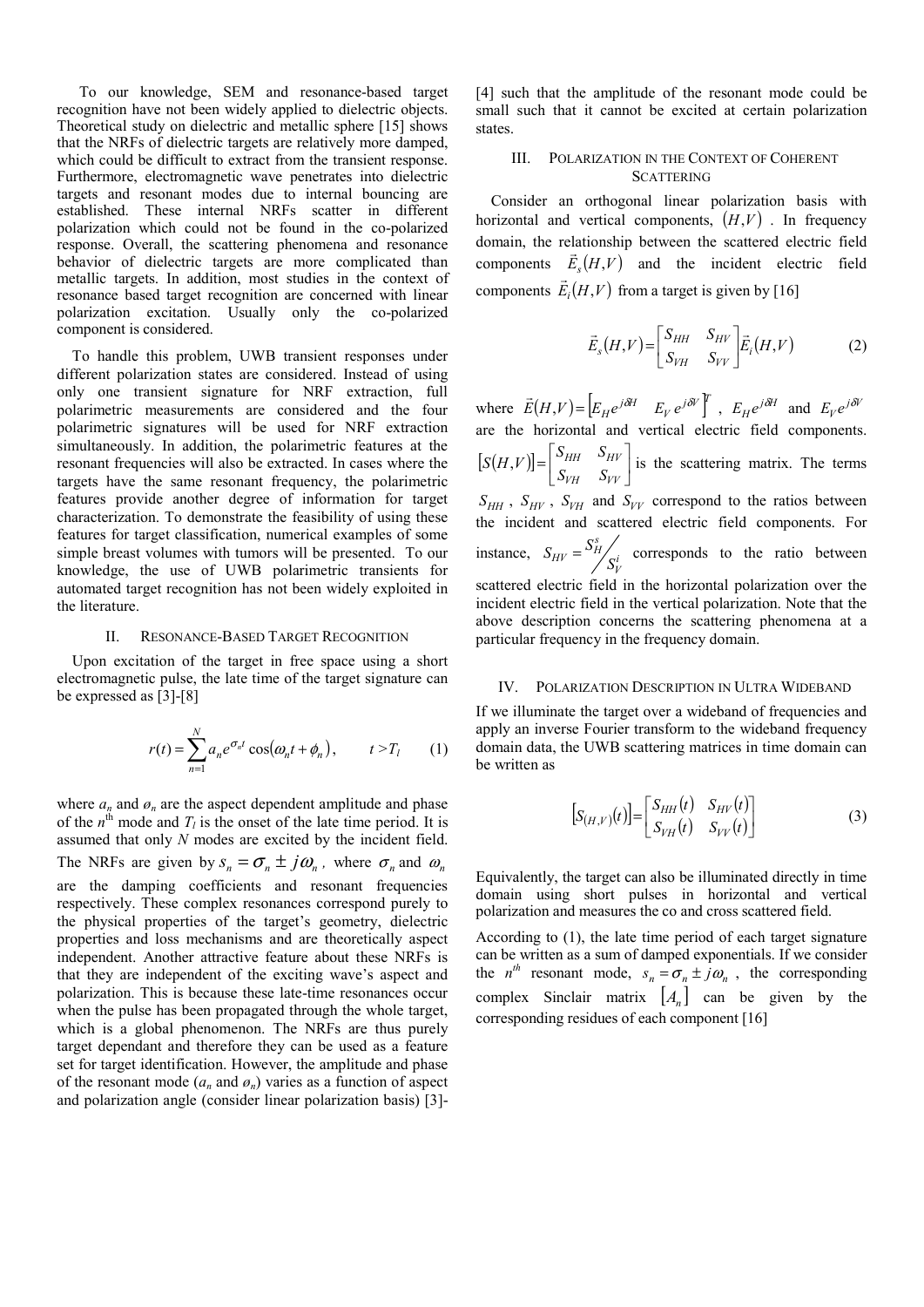$$
[A_n] = \begin{bmatrix} a_{n,hh} e^{j\phi_{n,hh}} & a_{n,hv} e^{j\phi_{n,hv}} \\ a_{n,vh} e^{j\phi_{n,vh}} & a_{n,vv} e^{j\phi_{n,vv}} \end{bmatrix}
$$
 (4)

For monostatic configuration [7], the CPSs in terms of the antenna polarization ratios,  $P_i$ , where  $i = 1,2,3,4$  can be determined given the Sinclair matrix. The maximum backscattered power  $P_1$  and  $P_2$  at the resonant frequency can be given by

$$
P_{i} = \frac{-|A_{n,xx}|^{2} + |A_{n,xy}|^{2} - |\gamma_{i}|^{2}}{A_{n,xx}A_{n,xy} + A_{n,xy}^{*}A_{n,yy}},
$$
  

$$
i = 1,2, |\gamma_{1}|^{2}, |\gamma_{2}|^{2} = \frac{B}{2} \pm \frac{\sqrt{B^{2} - 4C}}{2}
$$
 (5)

where  $B = |A_{n,xx}|^2 + 2|A_{n,xy}|^2 + |A_{n,yy}|^2$ ,  $= |A_{n,xx}|^2 + 2|A_{n,xy}|^2 + |A_{n,yy}|$  as well as  $C = |A_{n,xx}A_{n,yy}|^2 + |A_{n,xy}|^4 - 2Re(A_{n,xx}A_{n,yy}^{*2}A_{n,yy})$ 4 ,  $=\left|A_{n,xx}A_{n,yy}\right|^2+\left|A_{n,xy}\right|^4-2\operatorname{Re}\left(A_{n,xx}A_{n,yy}^{*2}A_{n,yy}\right)$  . The

minimum backscattered power  $P_3$  and  $P_4$  are given by

$$
P_3, P_4 = \pm \frac{\left(\sqrt{A_{n,xy}^2 - A_{n,xx}A_{n,yy}}\right) \mp A_{n,xy}}{A_{n,yy}}
$$
(6)

The strokes parameters corresponding to the each polarization ratio *Pi* are

$$
\frac{G_1}{G_0} = \frac{1 - |P_i|^2}{1 + |P_i|^2}
$$
(7a)

$$
\frac{G_2}{G_0} = \frac{2\operatorname{Re}(P_i)}{1 + |P_i|^2}
$$
 (7b)

$$
\frac{G_3}{G_0} = \frac{2 \operatorname{Im}(P_i)}{1 + |P_i|^2}
$$
(7c)

The normalized strokes parameters corresponding to  $G_0$  are given by

$$
g = \begin{bmatrix} g_1 \\ g_2 \\ g_3 \end{bmatrix} = \frac{1}{G_0} \begin{bmatrix} G_1 \\ G_2 \\ G_3 \end{bmatrix}
$$
 (8)

The ellipticity  $\varepsilon$  and tilt angle  $\tau$  of each polarization ratio as well as the characteristic angle  $\beta$  can be given by

$$
\varepsilon = \frac{1}{2} \sin^{-1} \left( \frac{g_3}{\left( g_1^2 + g_2^2 + g_3^2 \right)} \right),
$$
 (9a)

$$
\tau = \frac{1}{2} \tan^{-1} \left( \frac{g_2}{g_1} \right),\tag{9b}
$$

$$
\tan^2 \beta = \frac{|\gamma_2|}{|\gamma_1|} \,. \tag{9c}
$$

The ellipticity and tilt angle describe the polarization ellipse of the corresponding polarization ratio  $P_i$ . The characteristic angle, also known as polarizability angle, is the target characteristic that causes the target to scatter an initially unpolarized wave as one with a great degree of polarization. For instance, the x and y components of an un-polarized wave are uncorrelated and have equal power densities. However, if an unpolarized wave incident on a target and backscatters the y but not the x component, the backscattered wave is polarized. A larger value of  $\beta$  indicates the target is less able to polarize wave than a target with a smaller value of  $\beta$ .

Here, we would like to investigate the scattering behavior of the target at NRF. As it will be seen shortly, the polarization ellipse of the scattered field and its polarizability at the corresponding resonant frequency provide further physical insight about the scattering process which could be used as an additional feature set for target characterization.

#### V. NUMERICAL EXAMPLES



Fig. 1. The Breast volume under plane wave illumination

Numerical examples of a breast cancer detection setup using simple breast models are considered. The model is shown in Fig. 1. It is a hemisphere with radius of 60mm. The entire breast volume is illuminated from 23MHz to 3GHz with 128 samples in frequency domain. The incoming aspects of  $\theta = 105^{\circ}$ ,  $\phi = 80^{\circ}$  is considered (elevation angle of  $\theta = 0^{\circ}$ corresponds to the positive z axis) and the scattered field is computed in the monostatic direction. The computation is done using commercial moment method solver FEKO in frequency domain [17]. In this example, three different breast volumes, i.e. (i) without tumor, (ii) with a 10mm tumor and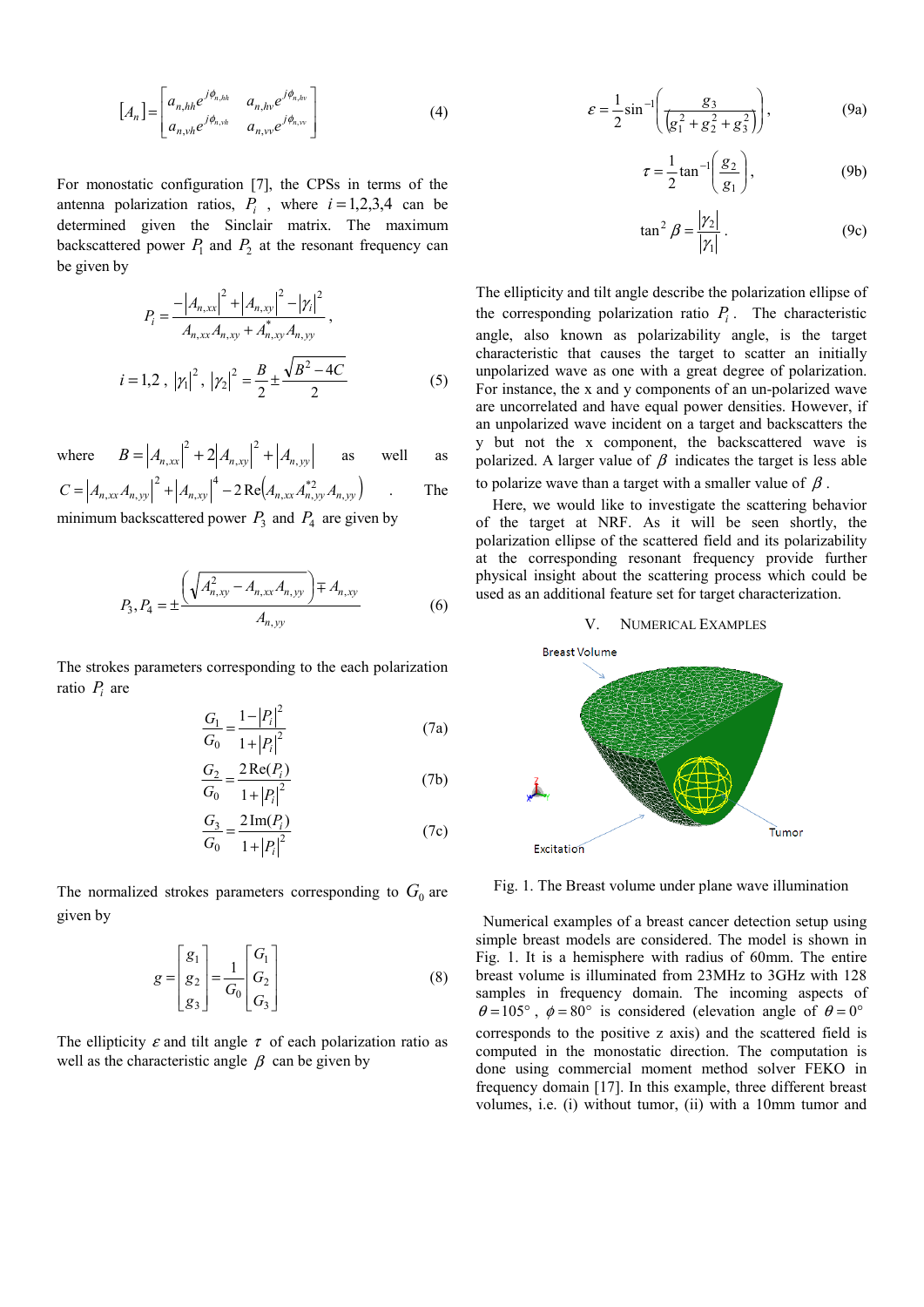| Frequency |         | Breast with no Tumor                |               | Breast with 10mm tumor             |                 | Breast with 15mm tumor            |                 |
|-----------|---------|-------------------------------------|---------------|------------------------------------|-----------------|-----------------------------------|-----------------|
|           |         | $(\tau,\varepsilon)$                | β             | $(\tau,\varepsilon)$               | $\beta$         | $(\tau,\varepsilon)$              | Þ               |
| 1.98GHz   | $P_{1}$ | $(0.013^{\circ}, 0.013^{\circ})$    | $5.02^\circ$  | $(-42.26^{\circ}, 10.42^{\circ})$  | $17.70^{\circ}$ | $(-60.74^{\circ}, 5.59^{\circ})$  | $30.28^\circ$   |
|           | $P_{2}$ | $(-89.98, -0.013^{\circ})$          |               | $(47.73^{\circ}, -10.42^{\circ})$  |                 | $(29.26^{\circ}, -5.59^{\circ})$  |                 |
|           | $P_3$   | $(-75.81^{\circ}, -8.86^{\circ})$   |               | $(39.78^{\circ}, 18.06^{\circ})$   |                 | $(52.64^{\circ}, 5.91^{\circ})$   |                 |
|           | $P_{4}$ | $(75.84^{\circ}, 8.84^{\circ})$     |               | $(72.53^{\circ}, -36.56^{\circ})$  |                 | $(-9.96^{\circ}, -31.32^{\circ})$ |                 |
| 2.56GHz   | $P_1$   | $(0.08^{\circ}, -0.0378^{\circ})$   | $38.20^\circ$ | $(6.93^{\circ}, 29.48^{\circ})$    | $37.45^{\circ}$ | $(-0.42^{\circ}, -9.19^{\circ})$  | $18.81^{\circ}$ |
|           | $P_{2}$ | $(.89.91^{\circ}, 0.0378^{\circ})$  |               | $(-83.06^{\circ}, -29.48^{\circ})$ |                 | $(89.57^{\circ}, 9.19^{\circ})$   |                 |
|           | $P_{3}$ | $(-53.06^{\circ}, -32.29^{\circ})$  |               | $(-13.95^{\circ}, -16.13^{\circ})$ |                 | $(-58.88^{\circ}, 6.81^{\circ})$  |                 |
|           | $P_{4}$ | $(53.086^{\circ}, 32.31^{\circ})$   |               | $(78.79^{\circ}, 8.93^{\circ})$    |                 | $(59.40^{\circ}, 2.14^{\circ})$   |                 |
| 2.75GHz   | $P_{1}$ | $(-0.0013^{\circ}, -0.031^{\circ})$ | $2.69^\circ$  | $(76.89^{\circ}, -33.07^{\circ})$  | $42.46^\circ$   | $(15.15^{\circ}, -32.64^{\circ})$ | $16.87^{\circ}$ |
|           | $P_{2}$ | $(89.99^{\circ}, 0.031^{\circ})$    |               | $(-13.10^{\circ}, 33.07^{\circ})$  |                 | $(-74.84^{\circ}, 32.64^{\circ})$ |                 |
|           | $P_3$   | $(84.31^{\circ}, -10.87^{\circ})$   |               | $(75.86^{\circ}, 13.18^{\circ})$   |                 | $(30.34^{\circ}, 27.40^{\circ})$  |                 |
|           | $P_4$   | $(-84.31^{\circ}, 10.93^{\circ})$   |               | $(-14.09^{\circ}, -10.65)^{\circ}$ |                 | $(-66.26^{\circ}, 4.43^{\circ})$  |                 |

Table 1. The tilt angle, ellipticity and characteristic angle of the dominant resonant modes of the breast volumes

(iii) with a 15 mm tumor, will be considered. For the latter two cases, a dielectric sphere with the relative permittivity of  $\varepsilon_r$  = 50 and a radius of 10mm and 15mm respectively, centres at the position of  $(15mm, 15mm, 30mm)$ , is added in the FEKO environment to mimic the tumor.

In each case, the co- and cross- polarized target signatures, i.e. the four polarimetric signatures in (3), are obtained. The frequency samples are then windowed via a Gaussian window with the time profile starting at 10ns. The late time commences on 12ns and samples from 12ns onwards are imported to the modified matrix pencil method (MPM) [18]- [19] for resonant extractions. Compared to the original MPM [18], the modified MPM [19] is able to handle all 4 target signatures at the same time such that only one set of NRFs and 4 sets of residues will be resulted.

The results are tabulated in Table 1. The first three dominated resonant frequencies at 1.98GHz, 2.56GHz and 2.75GHz are founded from the NRF extraction and their corresponding polarization features are tabulated in Table 1. When there is no tumor, the polarization ratios that give the maximum backscattered power ( $P_1$  and  $P_2$ ) are linearly polarized (with  $\varepsilon \approx 0^{\circ}$ ) and indicate that the target is symmetric ( $\tau \approx 0^\circ$ ). When there is a tumor, they become elliptically polarized and the ellipticity  $\tau$  increases as the resonant frequency increases. The tilt angle and ellipiticity of  $P_3$  and  $P_4$  have the same magnitudes but with different signs for the case when there is no tumor, which further confirms that the target is symmetric. Comparing the characteristic angles at the same resonant frequency for the three cases, they are quite different from each other which distinguish their

capabilities to de-polarize the incident wave at those frequencies.

Apparently, the polarimetric features of the scattered field at the resonant frequencies are very different comparing the cases with and without the tumor. The results here demonstrate another degree of information about the scattering behavior at resonant frequencies. Such information does not only provide further physical insight about the scattering behavior at the resonant frequencies, they can also be used as an additional feature set for target classification. For ATR purpose, for example, the four polarization ratios can be plotted on a Poincare sphere and forms an interesting pattern known as the Huynen fork [16].

#### VI. CONCLUSIONS

The potential of using UWB polarimetric responses for characterization of dielectric targets is considered. In particular, dielectric hemispheres embedded with a small sphere are used to mimic the scenarios of breast cancer detection. The characteristic polarization states at the resonant frequencies are evaluated and found that the scattering behavior at the resonant frequencies are significantly different which indicates that these polarimetric features can be used as an additional feature set for target classification. In particular, in cases where the library of targets has similar resonant frequencies, the polaritmetric features provide additional information to distinguish the targets.

The results presented in this work demonstrate the potential of incorporating different features extracted from UWB polarimetric target signatures. Future work should focus on novel target classification and recognition procedures as well as its capabilities for breast cancer detection using electrically and geometrically realistic breast models [20].